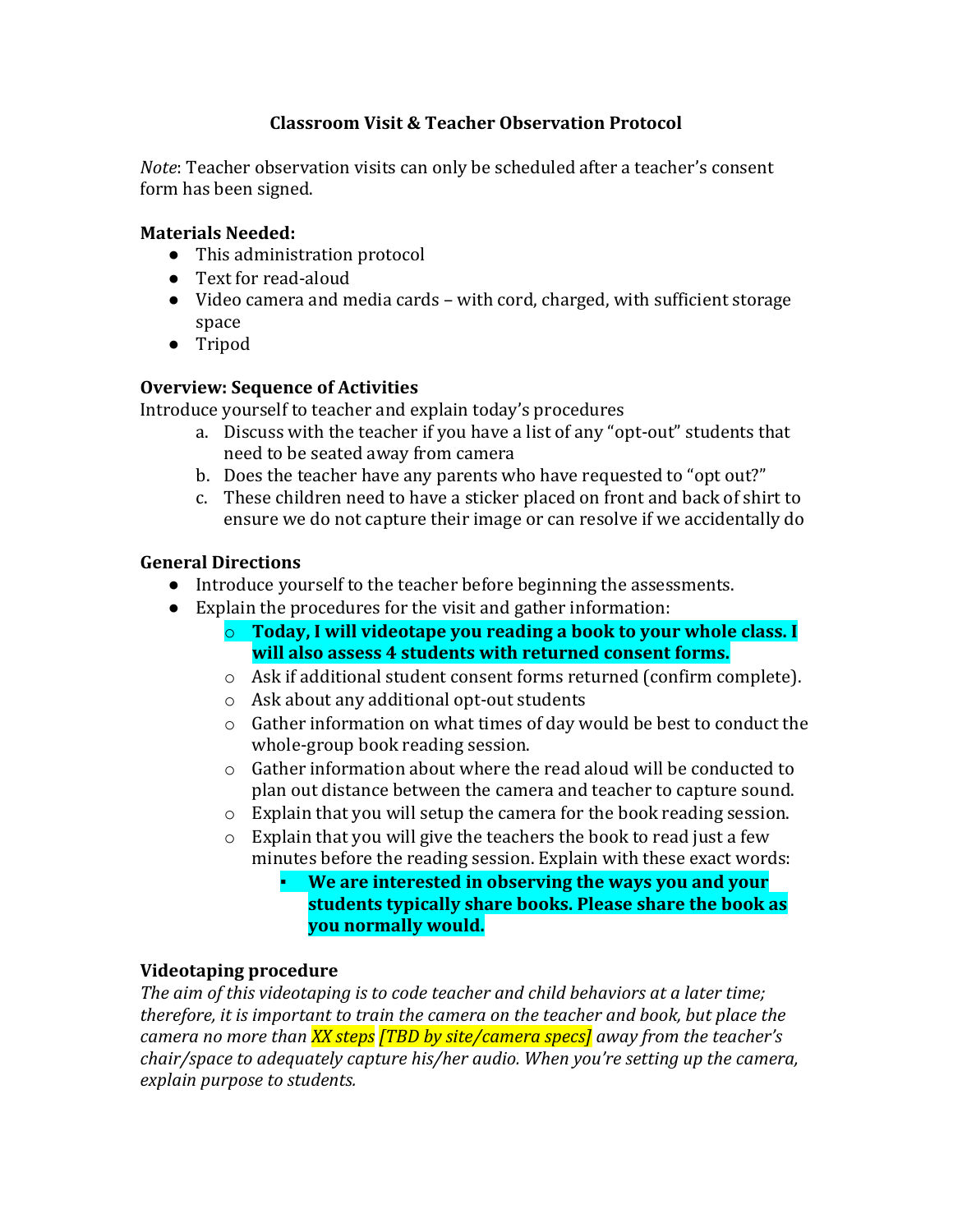Say, **"I'm a friend of your teacher. Today I'm going to videotape you sharing a book with your teacher because I want to know more about your learning. So try to pay attention to the book."**

#### **Considerations for Video Camera Setup**

When setting up the tripod and camera, please consider the following:

- Place the tripod and camera away from noisy areas, like the doorway, to prevent background noise. This will make it easier to hear the teacher and the children participating in the video.
- Position the camera so that it faces away from windows and lamps to create a bright and clear video (camera facing a bright light is makes image too dark).
- Be mindful of the camera's position, child entry/exit points, and cords across the floor and the stability of the tripod.
- Set the camera's viewfinder so that it is at the teacher's eye-level during the read aloud.
- Angle the camera to also capture the materials or book being read aloud.
- When you are done positioning the camera, arrange the children so that ONLY the faces of children with video consents will be seen in the video. Please refer to the diagrams and picture examples below for an example on how you can arrange the children in whole group and small group activity to avoid filming the faces of children with no video consent.

Figure 1. *Positioning the camera to exclude children whose parents opted out of filming.*



Note: We recommend that you arrange the children so that the camera will only capture the back of children who do not have video consents.